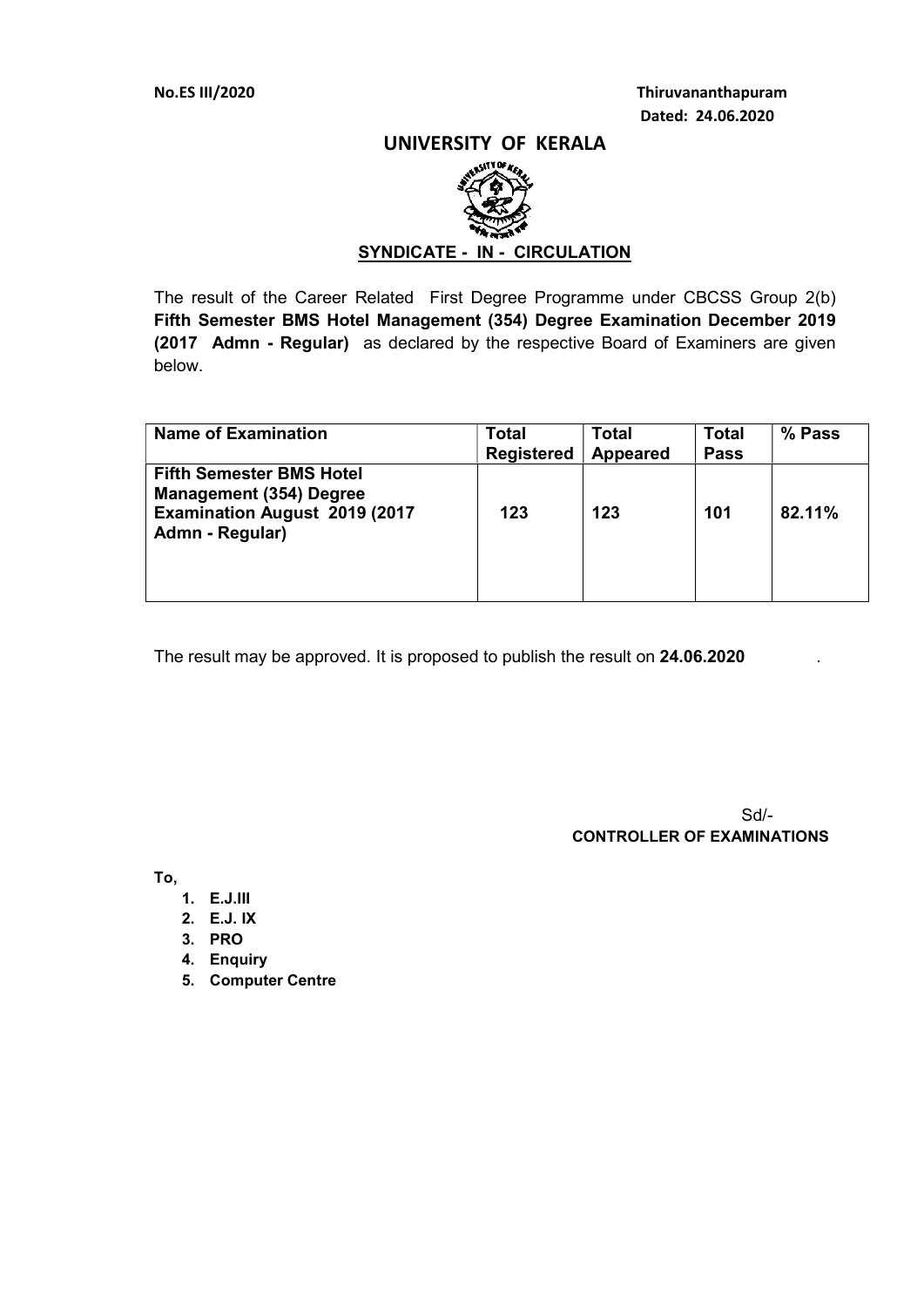No. ESIII/2020



# UNIVERSITY OF KERALA **NOTIFICATION**

4. The following is the provisional list of Register Numbers of the successful candidates of

the Career Related First Degree Programme Under CBCSS Group2(a) Fifth Semester BMS Hotel Management (354) Degree Examination August 2019 (2017 Admn – Regular) as declared by the Board of Examiners.

- 3. For 2017 Admission Candidates, a student has to score a minimum 35% marks each for ESE and CE for a course pass. However,40% in aggregate(CE+ESE) is required for a semester pass.
- 4. The last date for revaluation and scrutiny is 06.07.2020. Candidates should make use of draftmark list available in the university website for applying for revaluation. Application for scrutiny and revaluation should be submitted online only.

| <b>COURSE CODE</b> | <b>COURSE</b>               |
|--------------------|-----------------------------|
| <b>BH 1541</b>     | <b>CORE COURSE</b>          |
| <b>BH 1542</b>     | <b>CORE COURSE</b>          |
| <b>BH 1543</b>     | <b>CORE COURSE</b>          |
| <b>BH 1544</b>     | <b>COMPLEMENTARY COURSE</b> |
| <b>BH 1535</b>     | <b>COMPLEMENTARY COURSE</b> |
| <b>BH 1551</b>     | <b>OPEN COURSE</b>          |
| <b>BH 1545</b>     | <b>ELECTIVE COURSE</b>      |

Sd/-

CONTROLLER OF EXAMINATIONS

University Buildings, Thiruvananthapuram Date : 24.06.2020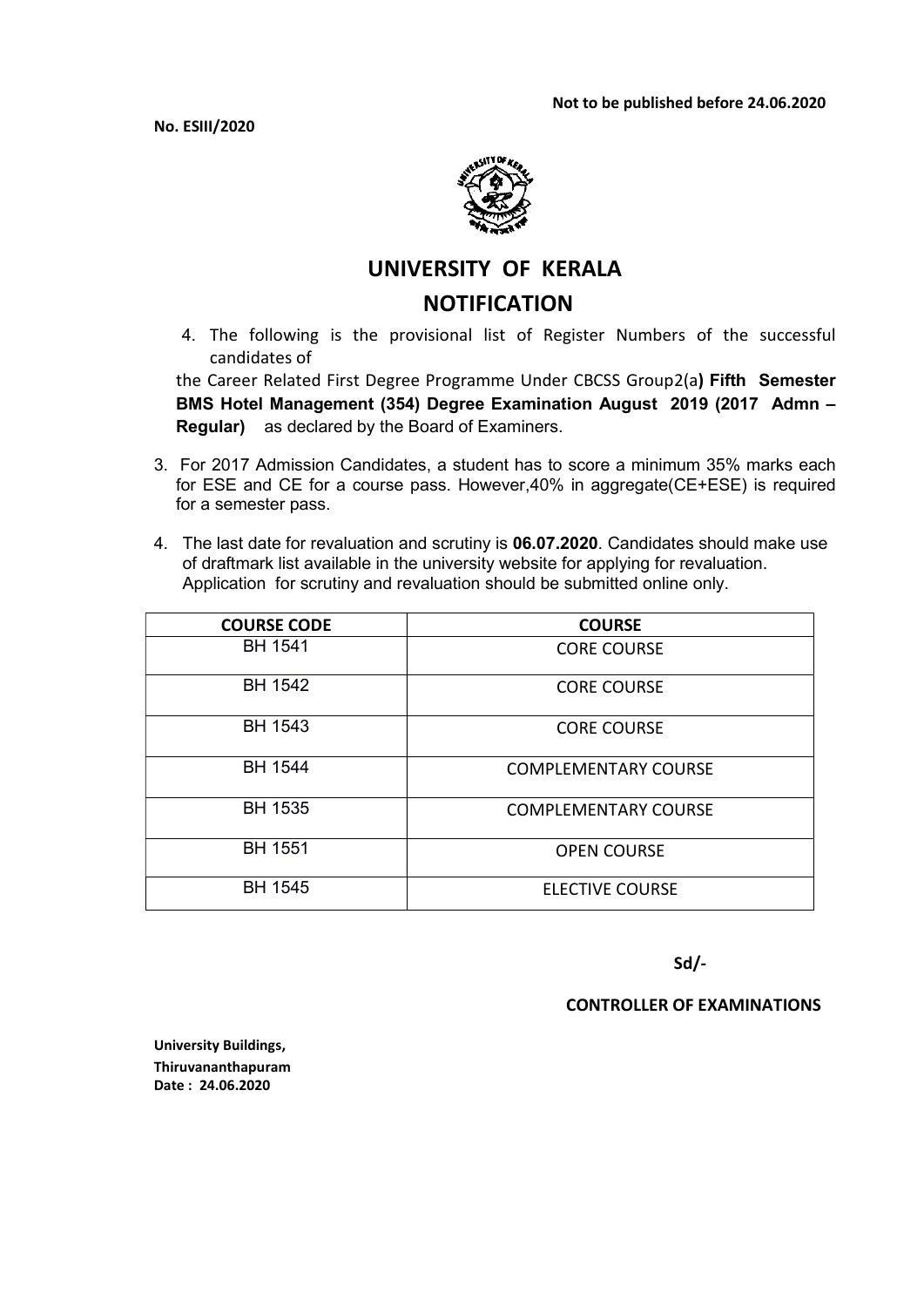#### RESULT OF THE FIFTH SEMESTER BMS HOTEL MANAGEMENT AND CATERING SCIENCE (354) DEGREE EXAMINATION DECEMBER 2019

#### College Code : 502

### Sankar Institute of Science Technology & Management, chathannoor, Kollam

#### BMS - Hotel Management(354)

| All Pass (Semester scores given in brackets)      |                       |             |             |
|---------------------------------------------------|-----------------------|-------------|-------------|
| 17502001(6.19 C)                                  | 002(5.10 D)           | 006(5.13 D) | 008(5.19 D) |
| 010(7.06 B)                                       |                       |             |             |
| 012(5.75 D)                                       | $013(4.77 \text{ E})$ | 014(6.01 C) | 016(5.25 D) |
| 017(5.45 D)                                       |                       |             |             |
| 020(4.48 E)                                       | 021(5.87 D)           | 022(5.82 D) | 023(5.20 D) |
| Passed in Parts (Subject codes given in brackets) |                       |             |             |
| 17502003(135)                                     | 004(123456)           | 005(234567) | 007(123457) |
| 009(1567)                                         |                       |             |             |
| 011(234567)                                       | 015(12346)            | 025(234567) |             |
|                                                   |                       |             |             |

College Code : 800

### A.J College of Science and Technology, Thonnakkal, Thiruvananthapuram

#### BMS - Hotel Management(354)

| All Pass (Semester scores given in brackets)      |                |             |                |
|---------------------------------------------------|----------------|-------------|----------------|
| 17800003(6.31 C)                                  | 004(5.75 D)    | 007(5.35 D) | 009(5.70 D)    |
| 010(6.21)                                         |                |             |                |
| 015(7.75 B)                                       | $016(6.73)$ C) | 017(5.61 D) | $018(6.85)$ C) |
| 019(6.20 C)                                       |                |             |                |
| 021(7.26 B)                                       | 022(6.81 C)    |             |                |
| Passed in Parts (Subject codes given in brackets) |                |             |                |
| 17800001(1567)                                    | 002(13567)     | 006(123567) |                |
|                                                   |                |             |                |

College Code : 812

### Naipunya School of Management, Cherthala, Alappuzha

### BMS - Hotel Management(354)

| All Pass (Semester scores given in brackets) |             |             |             |  |  |
|----------------------------------------------|-------------|-------------|-------------|--|--|
| 17812001(5.93 D)                             | 002(5.27 D) | 003(6.08 C) | 005(5.39 D) |  |  |
| 006(6.29 C)                                  |             |             |             |  |  |
| 007(5.82 D)                                  | 008(5.53 D) | 010(5.17 D) | 011(6.15 C) |  |  |
| 012(5.86 D)                                  |             |             |             |  |  |
| 014(4.95 E)                                  | 015(5.33 D) | 016(4.98 E) | 017(5.54 D) |  |  |
| $018(6.82)$ C)                               |             |             |             |  |  |
| 019(5.67 D)                                  | 020(5.85 D) | 021(6.11 C) | 022(6.17 C) |  |  |
| 024(4.70 E)                                  |             |             |             |  |  |
| 025(5.44 D)                                  | 026(7.14 B) | 027(7.14 B) | 028(5.63 D) |  |  |
| 029(6.17 C)                                  |             |             |             |  |  |
| $030(6.34)$ C)                               | 032(5.98 D) | 033(5.50 D) | 034(5.38 D) |  |  |
| 035(5.11 D)                                  |             |             |             |  |  |
| 036(5.18 D)                                  | 037(5.93 D) | 038(6.05 C) | 039(5.16 D) |  |  |
| 040(4.37 E)                                  |             |             |             |  |  |
| 041(4.76 E)                                  | 044(5.67 D) | 045(6.35 C) | 046(6.32 C) |  |  |
| 047(5.83 D)                                  |             |             |             |  |  |